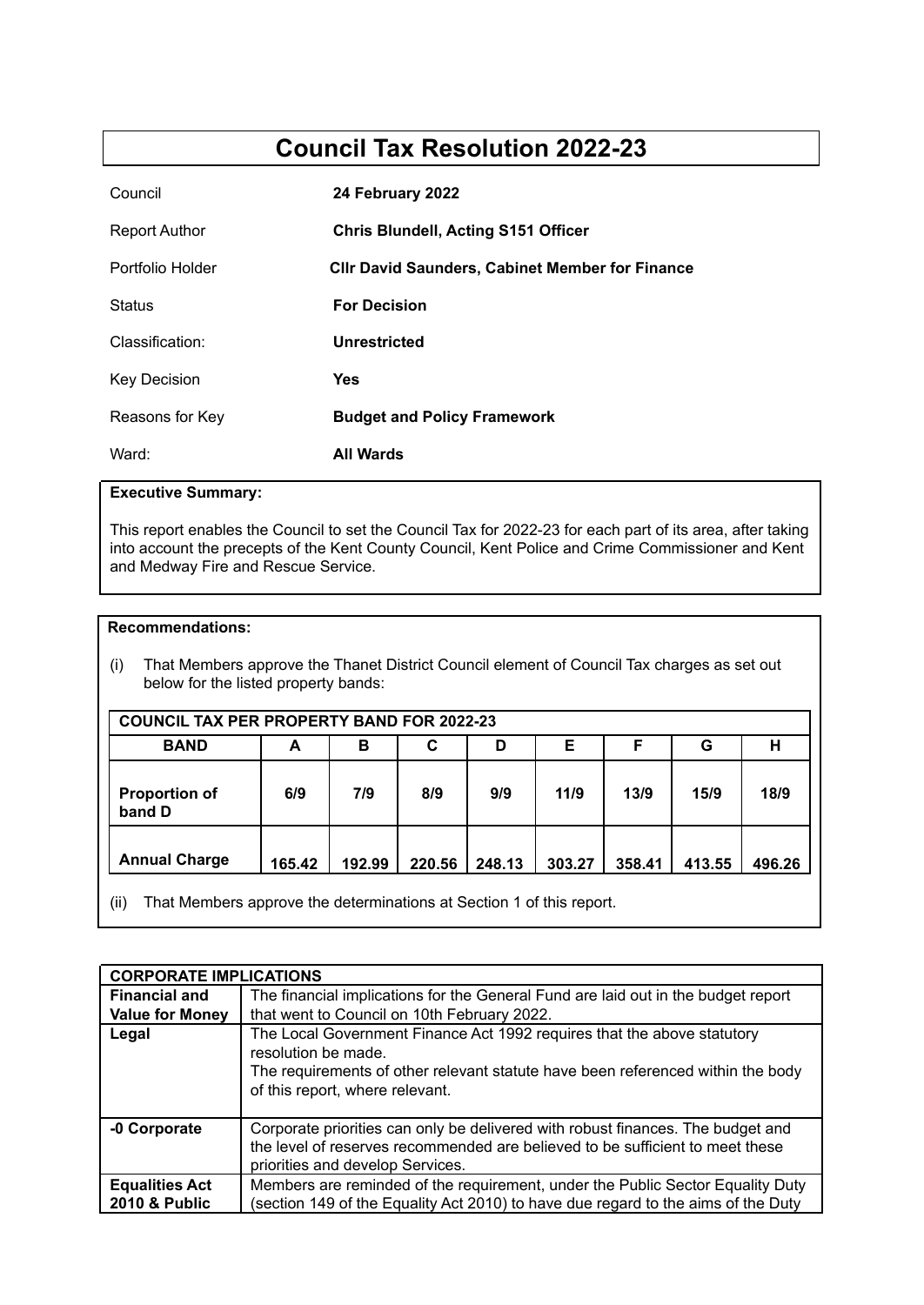| <b>Sector Equality</b><br>Duty | at the time the decision is taken. The aims of the Duty are: (i) eliminate unlawful<br>discrimination, harassment, victimisation and other conduct prohibited by the Act,<br>(ii) advance equality of opportunity between people who share a protected<br>characteristic and people who do not share it, and (iii) foster good relations<br>between people who share a protected characteristic and people who do not<br>share it.<br>Protected characteristics: age, gender, disability, race, sexual orientation, gender<br>reassignment, religion or belief and pregnancy & maternity. Only aim (i) of the<br>Duty applies to Marriage & civil partnership. |
|--------------------------------|----------------------------------------------------------------------------------------------------------------------------------------------------------------------------------------------------------------------------------------------------------------------------------------------------------------------------------------------------------------------------------------------------------------------------------------------------------------------------------------------------------------------------------------------------------------------------------------------------------------------------------------------------------------|
|                                | Please indicate which aim is relevant to the report.<br>Eliminate unlawful discrimination, harassment, victimisation and other<br>conduct prohibited by the Act,<br>Advance equality of opportunity between people who share a protected<br>characteristic and people who do not share it<br>Foster good relations between people who share a protected<br>characteristic and people who do not share it.                                                                                                                                                                                                                                                      |

| <b>CORPORATE PRIORITIES (tick)</b><br>those relevant)√ | <b>CORPORATE VALUES (tick those</b><br>relevant)√ |  |
|--------------------------------------------------------|---------------------------------------------------|--|
| A clean and welcoming Environment                      | Delivering value for money                        |  |
| Promoting inward investment and<br>job creation        | Supporting the workforce                          |  |
| Supporting neighbourhoods                              | Promoting open communications                     |  |

|  | <b>CORPORATE VALUES (tick those</b><br>relevant)√ |  |
|--|---------------------------------------------------|--|
|  | Delivering value for money                        |  |
|  | Supporting the workforce                          |  |
|  | Promoting open communications                     |  |

## 1.1 **Council Tax Setting**

- 1.2 At the Cabinet meeting on 13 January 2022, Cabinet approved the formal resolution determining the Council Tax Base for 2022-23. It has been determined that the Council Tax Base for the whole Council area is 44,975.20, calculated in accordance with Section 31B(3) of the Local Government Finance Act 1992, The calculation of the Tax Base has been undertaken in accordance with the current Regulations, "Local Authorities (Calculation of Council Tax Base) Regulations 2012 (SI: 2012:2914)", which came into force in November 2012 as amended (the "Act").
- 1.3 The Council's budget for 2022-23 was approved by Council on 10 February 2022. The budget is predicated on a Council Tax requirement for the council's own purposes for 2022-23 (excluding Parish precepts) of £11,159,700. This is determined after taking into account the council's net budget requirement and other available funding sources including our share of retained business rates, government grants and the council's share of the Collection Fund deficit. The calculation for 2022-23 is set out in Table 1.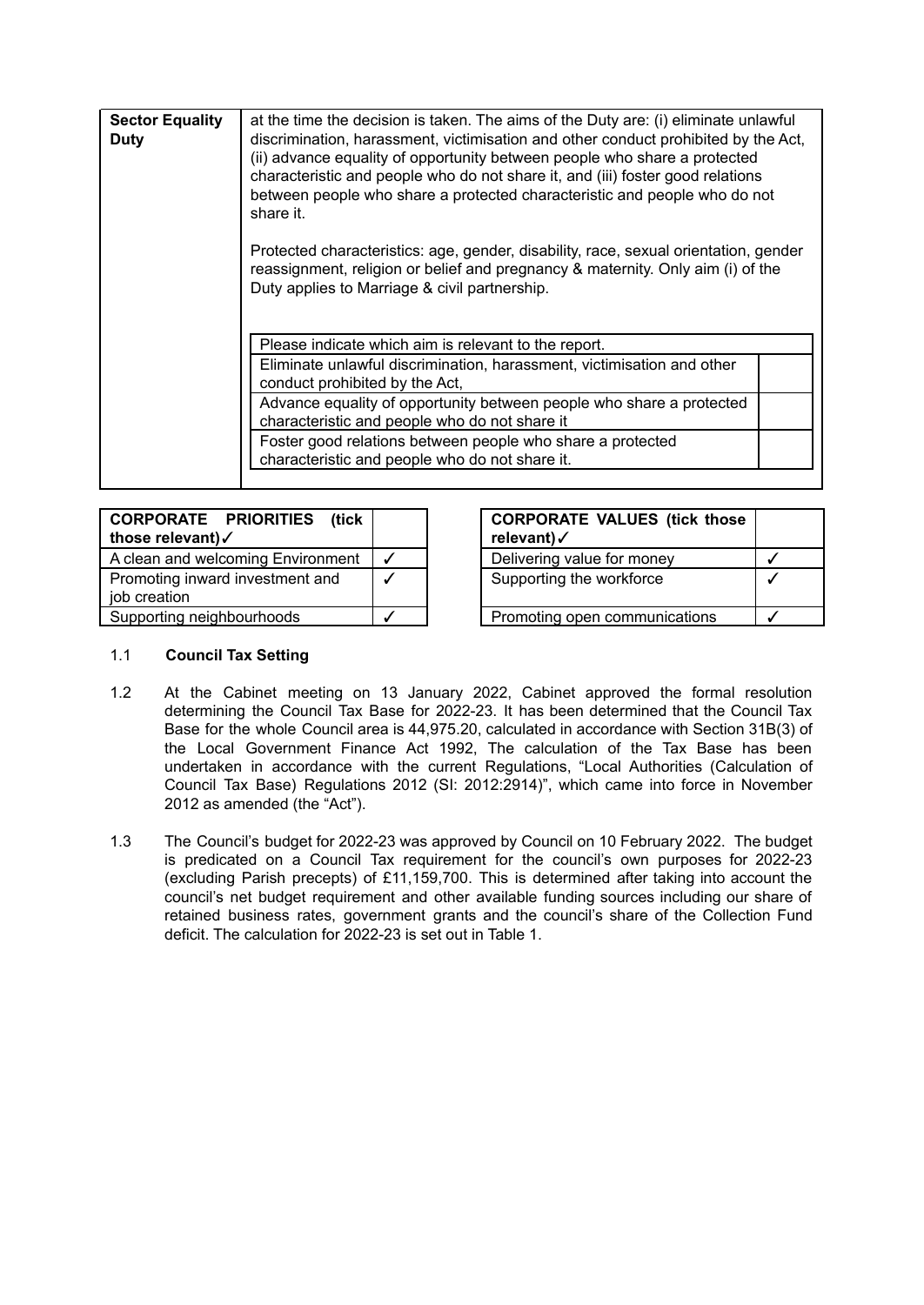#### **Table 1 - CALCULATION OF COUNCIL TAX REQUIREMENT FOR 2022-23**

|                                                           | £'000      |
|-----------------------------------------------------------|------------|
|                                                           |            |
| Net Budget Requirement for 2022-23                        | 18,038     |
| Less:                                                     |            |
| Government Funding (including RSG and New Homes<br>Bonus) | $-1,227$   |
| Retained Business Rates & Section 31 Grants               | $-6,119$   |
| <b>Collection Fund Deficit</b>                            | 468        |
| <b>Council Tax Requirement</b>                            | 11,160     |
| Divided by Tax Base                                       | 44,975     |
| Council Tax for Band D property 2022-23                   | £248.13    |
| Compared to Council Tax for Band D in 2021-22             | £243.13    |
| Increase in Council Tax charge (at Band D)                | £5.00      |
| Percentage Increase                                       | $(2.06\%)$ |

- 1.3 The following amounts have been calculated for the year 2022-23 in accordance with Sections 31 to 36 of the Local Government Finance Act 1992:-
- 1.3.1 £80,629,101 being the aggregate of the amounts which the Council estimates for the items set out in Section 31A(2) of the Act taking into account all precepts issued to it by Parish Councils.
- 1.3.2 £67,199,196 being the aggregate of the amounts which the Council estimates for the items set out in Section 31A(3) of the Act.
- 1.3.3 £13,430,047 being the amount by which the aggregate at 1.3.1 above exceeds the aggregate at 1.3.2 above, calculated by the Council, in accordance with Section 31A(4) of the Act, as its Council Tax requirement for the year.
- 1.3.4 £298.61 being the amount at 1.3.3 above divided by the tax base of 44,975.20 calculated by the Council, in accordance with Section 31B(1) of the Act, as the basic amount of its Council Tax for the year (including Parish precepts).
- 1.3.5 £2,270,351 being the aggregate amount of all special items (Parish precepts) referred to in Section 34(1) of the Act.
- 1.3.6 £248.13 being the amount at 1.3.4 above less the result given by dividing the amount at 1.3.5 above by the tax base of 44,975.20 calculated by the Council, in accordance with Section 34(2) of the Act, as the basic amount of its Council Tax for the year for dwellings in those parts of its area to which no Parish precept relates.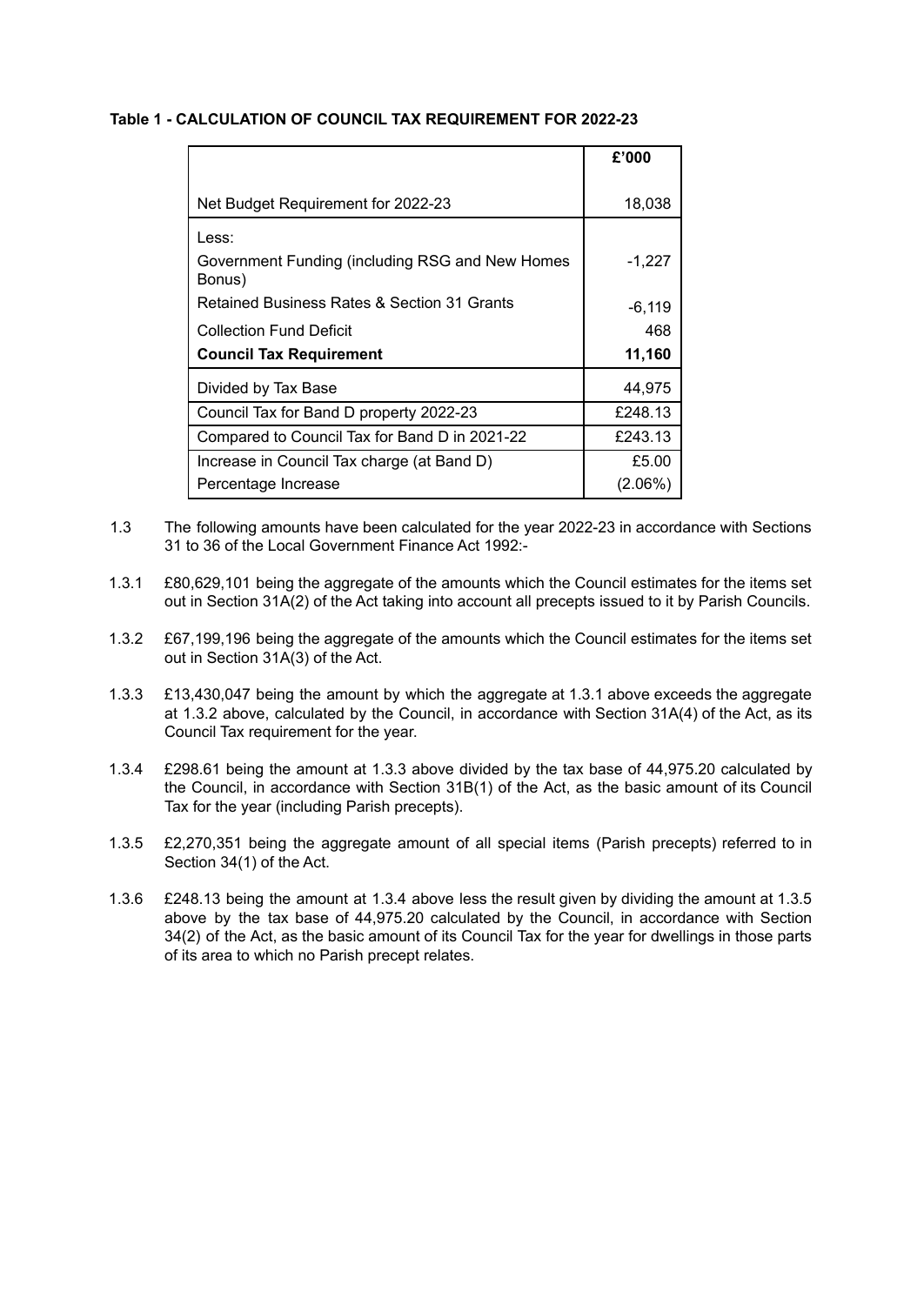## 1.3.7 **Table 2 - Part of the Council's Area (District and Parish combined at Band D)**

Parish/Charter Trustees of

|                               | £      |
|-------------------------------|--------|
| Acol                          | 328.50 |
| Birchington                   | 282.51 |
| <b>Broadstairs</b>            | 319.95 |
| Cliffsend                     | 269.91 |
| Manston                       | 279.54 |
| Margate                       | 258.84 |
| Minster                       | 315.72 |
| Monkton                       | 298.53 |
| Ramsgate                      | 328.77 |
| St Nicholas-at-Wade and Sarre | 297.09 |
| Westgate                      | 312.30 |

Being the amounts given by adding to the amount at 1.3.6 above the amounts of special item or items relating to dwellings in those parts of the Council's area mentioned above divided in each case by the appropriate tax base calculated by the Council, in accordance with Section 34(3) of the Act, as the basic amounts of its Council Tax for the year for dwellings in those parts of its area to which one or more special items relate.

| <b>Parish/Charter</b>            | A      | в      | C      | D      | Е      | F      | G      | Н      |
|----------------------------------|--------|--------|--------|--------|--------|--------|--------|--------|
| <b>Trustees</b>                  | £      | £      | £      | £      | £      | £      | £      | £      |
| Acol                             | 219.00 | 255.50 | 292.00 | 328.50 | 401.50 | 474.50 | 547.50 | 657.00 |
| <b>Birchington</b>               | 188.34 | 219.73 | 251.12 | 282.51 | 345.29 | 408.07 | 470.85 | 565.02 |
| <b>Broadstairs</b>               | 213.30 | 248.85 | 284.40 | 319.95 | 391.05 | 462.15 | 533.25 | 639.90 |
| Cliffsend                        | 179.94 | 209.93 | 239.92 | 269.91 | 329.89 | 389.87 | 449.85 | 539.82 |
| Manston                          | 186.36 | 217.42 | 248.48 | 279.54 | 341.66 | 403.78 | 465.90 | 559.08 |
| Margate                          | 172.56 | 201.32 | 230.08 | 258.84 | 316.36 | 373.88 | 431.40 | 517.68 |
| Minster                          | 210.48 | 245.56 | 280.64 | 315.72 | 385.88 | 456.04 | 526.20 | 631.44 |
| Monkton                          | 199.02 | 232.19 | 265.36 | 298.53 | 364.87 | 431.21 | 497.55 | 597.06 |
| Ramsgate                         | 219.18 | 255.71 | 292.24 | 328.77 | 401.83 | 474.89 | 547.95 | 657.54 |
| St Nicholas-at-Wade<br>and Sarre | 198.06 | 231.07 | 264.08 | 297.09 | 363.11 | 429.13 | 495.15 | 594.18 |
| Westgate                         | 208.20 | 242.90 | 277.60 | 312.30 | 381.70 | 451.10 | 520.50 | 624.60 |

#### 1.3.8 **Table 3 - Part of The Council's Area Valuation Bands**

Being the amounts given by multiplying the amounts at 1.3.6 and 1.3.7 above by the number which, in the proportion set out in Section 5(1) of the Act, is applicable to dwellings listed in a particular valuation band divided by the number which in that proportion is applicable to dwellings listed in valuation band D, calculated by the Council, in accordance with Section 36(1) of the Act, as the amounts to be taken into account for the year in respect of categories of dwellings listed in different valuation bands.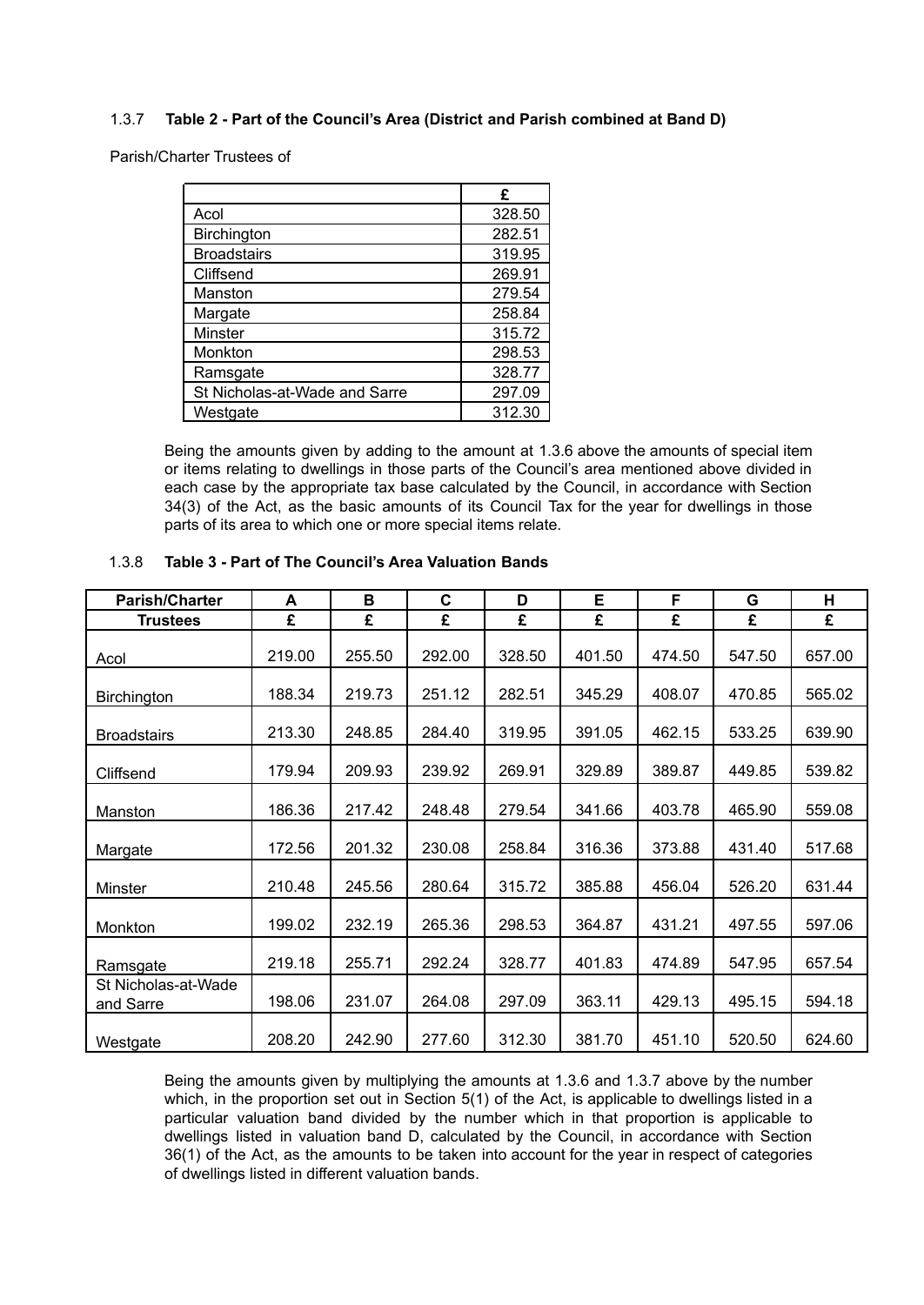1.3.9 Members should note that for the year 2022-23 Kent County Council, Kent Police and Crime Commissioner and Kent and Medway Fire and Rescue have stated the following amounts in precepts issued to the Council, in accordance with Section 40 of the Local Government Finance Act 1992, for each of the categories of dwellings shown in Table 4.

|                               | A        | в        | C        |          | Е        |          | G        | н        |
|-------------------------------|----------|----------|----------|----------|----------|----------|----------|----------|
|                               |          | £        | £        | £        |          |          |          | £        |
| <b>Kent County</b><br>Council | 974.16   | 1,136.52 | 1,298.88 | 1,461.24 | 1,785.96 | 2,110.68 | 2,435.40 | 2,922.48 |
| Kent Police and               |          |          |          |          |          |          |          |          |
| Crime<br>Commissioner         | 152.10   | 177.45   | 202.80   | 228.15   | 278.85   | 329.55   | 380.25   | 456.30   |
| Kent Fire and                 |          |          |          |          |          |          |          |          |
| Rescue                        | 54.90    | 64.05    | 73.20    | 82.35    | 100.65   | 118.95   | 137.25   | 164.70   |
| Total                         | 1,181.16 | 1,378.02 | 1,574.88 | 1,771.74 | 2,165.46 | 2,559.18 | 2,952.90 | 3,543.48 |

# **Table 4 - Precepting Authorities Valuation Bands**

1.3.10 Having calculated the aggregate in each case of the amounts at 1.3.8 and 1.3.9 above, the Council, in accordance with Section 30(2) of the Local Government Finance Act 1992, hereby sets the following amounts of Council Tax for the year 2022-23 for each of the categories of dwellings shown in Table 5.

# **Table 5 - Part of the Council's Area Valuation Bands**

| Parish/<br><b>Charter</b>            | A        | $\, {\bf B}$ | $\mathbf C$ | D        | E        | F        | G        | H        |
|--------------------------------------|----------|--------------|-------------|----------|----------|----------|----------|----------|
| <b>Trustees</b>                      | £        | £            | £           | £        | £        | £        | £        | £        |
| Acol                                 | 1,400.16 | 1,633.52     | 1,866.88    | 2,100.24 | 2,566.96 | 3,033.68 | 3,500.40 | 4,200.48 |
| <b>Birchington</b>                   | 1,369.50 | 1,597.75     | 1,826.00    | 2,054.25 | 2,510.75 | 2,967.25 | 3,423.75 | 4,108.50 |
| <b>Broadstairs</b>                   | 1,394.46 | 1,626.87     | 1,859.28    | 2,091.69 | 2,556.51 | 3,021.33 | 3,486.15 | 4,183.38 |
| Cliffsend                            | 1,361.10 | 1,587.95     | 1,814.80    | 2,041.65 | 2,495.35 | 2,949.05 | 3,402.75 | 4,083.30 |
| Manston                              | 1,367.52 | 1,595.44     | 1,823.36    | 2,051.28 | 2,507.12 | 2,962.96 | 3,418.80 | 4,102.56 |
| Margate                              | 1,353.72 | 1,579.34     | 1,804.96    | 2,030.58 | 2,481.82 | 2,933.06 | 3,384.30 | 4,061.16 |
| Minster                              | 1,391.64 | 1,623.58     | 1,855.52    | 2,087.46 | 2,551.34 | 3,015.22 | 3,479.10 | 4,174.92 |
| Monkton                              | 1,380.18 | 1,610.21     | 1,840.24    | 2,070.27 | 2,530.33 | 2,990.39 | 3,450.45 | 4,140.54 |
| Ramsgate                             | 1,400.34 | 1,633.73     | 1,867.12    | 2,100.51 | 2,567.29 | 3,034.07 | 3,500.85 | 4,201.02 |
| St Nicholas-<br>at-Wade and<br>Sarre | 1,379.22 | 1,609.09     | 1,838.96    | 2,068.83 | 2,528.57 | 2,988.31 | 3,448.05 | 4,137.66 |
| Westgate                             | 1,389.36 | 1,620.92     | 1,852.48    | 2,084.04 | 2,547.16 | 3,010.28 | 3,473.40 | 4,168.08 |